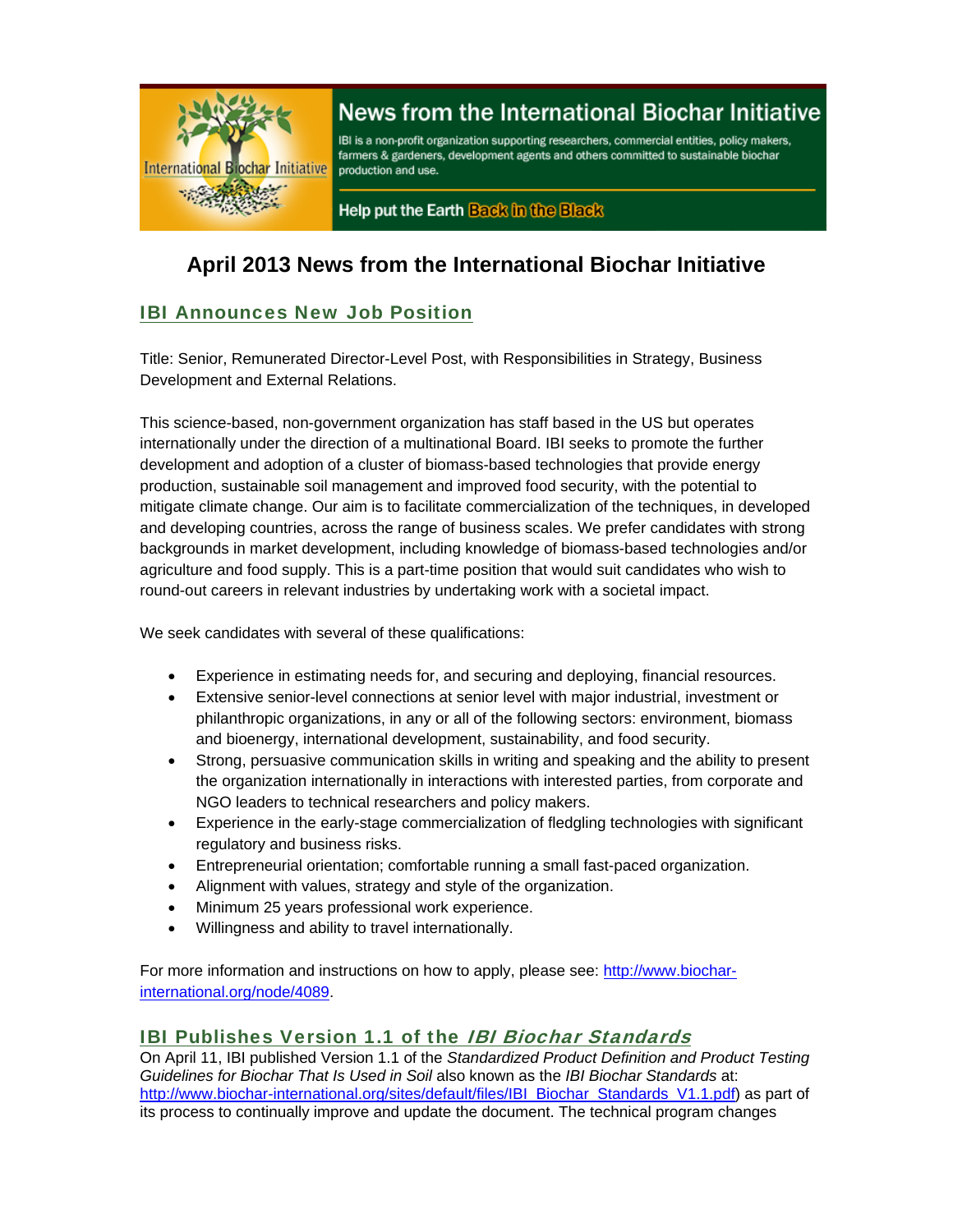made to the *IBI Biochar Standards* include a new test method for organic carbon content, removal of the earthworm avoidance test, and inclusion of a new section on the revisions process, in addition to other minor editorial modifications.

As a next step in implementation of the *IBI Biochar Standards*, IBI will be launching the *IBI Biochar Certification Program* in the very near future. This program will enable manufacturers whose biochar materials have passed the *IBI Biochar Standards* to apply for certification through IBI, and to place an "IBI Certified Biochar" seal on their product.

The *IBI Biochar Standards* provide a framework for determining what biochar is—and what it is not—and for demonstrating the safety and efficacy of its use as a soil amendment through a series of tests that determine basic physicochemical properties and the presence of potential toxicants. Version 1.1 of the *IBI Biochar Standards* and a Technical Note explaining the changes in the test method for organic carbon content and the removal of the earthworm avoidance test, as well as FAQs and supporting documents, are all available in the Downloads section of the *IBI Biochar Standards* webpage http://www.biochar-international.org/characterizationstandard. IBI welcomes feedback and suggestions on the *IBI Biochar Standards*. Please email your comments to BiocharStandards@gmail.com.

### Certification Program Update

IBI completed its final legal review of the *IBI Biochar Certification Program* in March and has been testing a beta version of the program's website. We are excited for the imminent launch of this program and will be holding educational webinars in the near future. The webinars will provide important information to stakeholders regarding program requirements, how to successfully complete forms associated with laboratory testing and the chain of custody, as well as provide an opportunity for participants to ask questions.

Stay tuned for additional announcements regarding webinar and program roll-out dates. For questions or further inquiries regarding the *IBI Biochar Certification Program*, please contact us at certification@biochar-international.org.

### Biochar Carbon Protocol Submitted to the American Carbon

### Registry

On April 22, the Quantification Methodology for Biochar Projects (also known as the Biochar Carbon Protocol) was submitted for validation at the American Carbon Registry (ACR)—a leading carbon offset program. Development of the methodology is led by IBI partners The Climate Trust and The Prasino Group. The methodology quantifies the stable carbon component of biochar, defined as carbon expected to remain in soil 100 years after biochar application, as well as the avoided emissions from feedstock combustion and decomposition. To determine the stable carbon component, a new biochar carbon test method was developed with input from an Expert Panel coordinated by IBI.

The methodology will now undergo internal technical review at ACR for completeness, and pending any revisions, the draft protocol will be posted for public comment in the coming weeks. During the public comment period, ACR will coordinate and host a public webinar to review the methodology with all stakeholders in the biochar and carbon market community. IBI will widely circulate the draft methodology during the public comment period, and will advertise the ACR webinar through our website, press releases, and selected mailings. After the public comment period, the methodology will undergo an additional technical and scientific peer review according to established ACR protocols, prior to approval.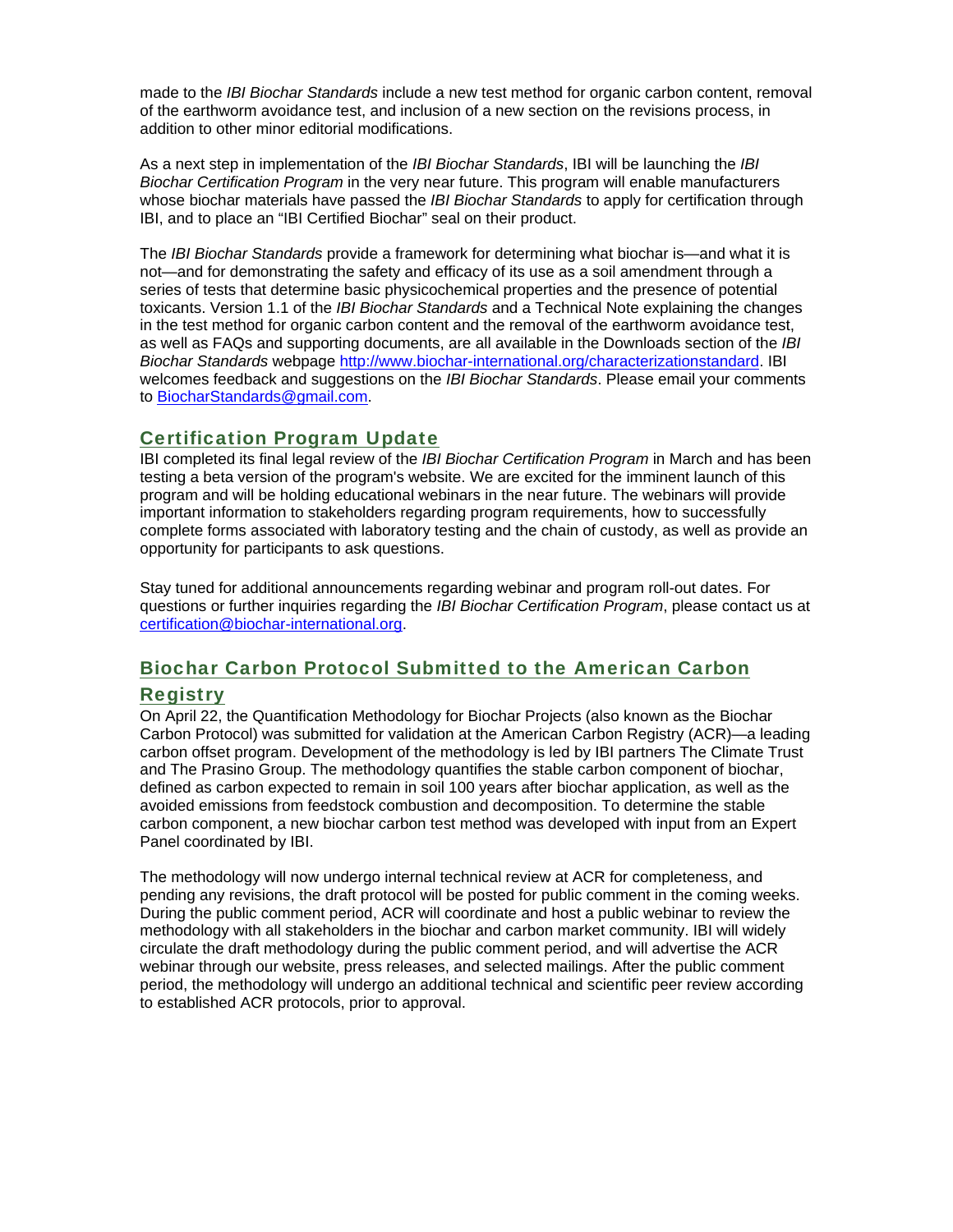# IBI to Launch Public Survey to Collect Information on Global Biochar Projects

As part of our ongoing efforts to identify trends in worldwide biochar deployment, IBI will open a public survey in May to gather data on biochar project activity. The survey is a follow-up to the 2010 survey on developing country biochar projects that IBI and Cornell University led on behalf of The World Bank. The upcoming survey will be open to IBI members and all other stakeholders that are conducting biochar projects, regardless of geography, and it will particularly emphasize the economics of these biochar projects. Additional information requested will include the stage of project implementation, location, feedstocks, technologies, scale, stakeholder involvement, and biochar end use. Results will be aggregated and shared with the biochar community. Our intent is to demonstrate the evolution and maturation of biochar projects across the globe.

### Business and Organization Member Updates

A listing of all current IBI Business and Organization Members can be found on our website. For more information on membership opportunities and benefits, or to join, please see: http://www.biochar-international.org/join. Please note, Business and Organization descriptions are submitted by each individual entity, and are not developed or written by IBI.

#### **Renewing Business Member**

#### **Control Laboratories**

Control Laboratories has been in business since 1955 and in 2006 extended their vast organics testing to include Biochar research and testing. The extensive speculation of the promising benefits of Biochar sparked their interest to aide in putting actual numbers and data behind the claims. Control Labs has become one of the top Biochar testing facilities in the nation with innovative research and unique tests, as well as expertise in the *IBI Biochar Standards*. They have developed test



packages for all sectors ranging from the producer to consumer to researcher, to aide in better understanding the impacts of biochar for its varying applications. They currently offer Biochar tests for biomass feedstock assessment, general characteristics, carbon sequestration, plant germination, metal retention, agricultural nutrient retention, pellet fuel, swale formation, potting mix, plant available agricultural related constituents, soil sediment removal, water retention, soil compression, soil shrinkage and many more.

For more information, see www.biocharlab.com.

# Report from the Global Alliance on Clean Cookstoves Forum

The Global Alliance on Clean Cookstoves (GACC) hosted the *Clean Cooking Forum 2013: Igniting Change, Fueling Markets & Sparking Adoption* in Phnom Penh, Cambodia from March 18-22, 2013. The goal of the Forum was to advance market-based approaches for wider utilization of clean cookstoves and to allow participants to share innovations in research, market development, standards and testing, project finance, and policy development. Many types of financial models and distribution systems were described and a variety of stove models were on display—including TLUDs and other char-producing stoves.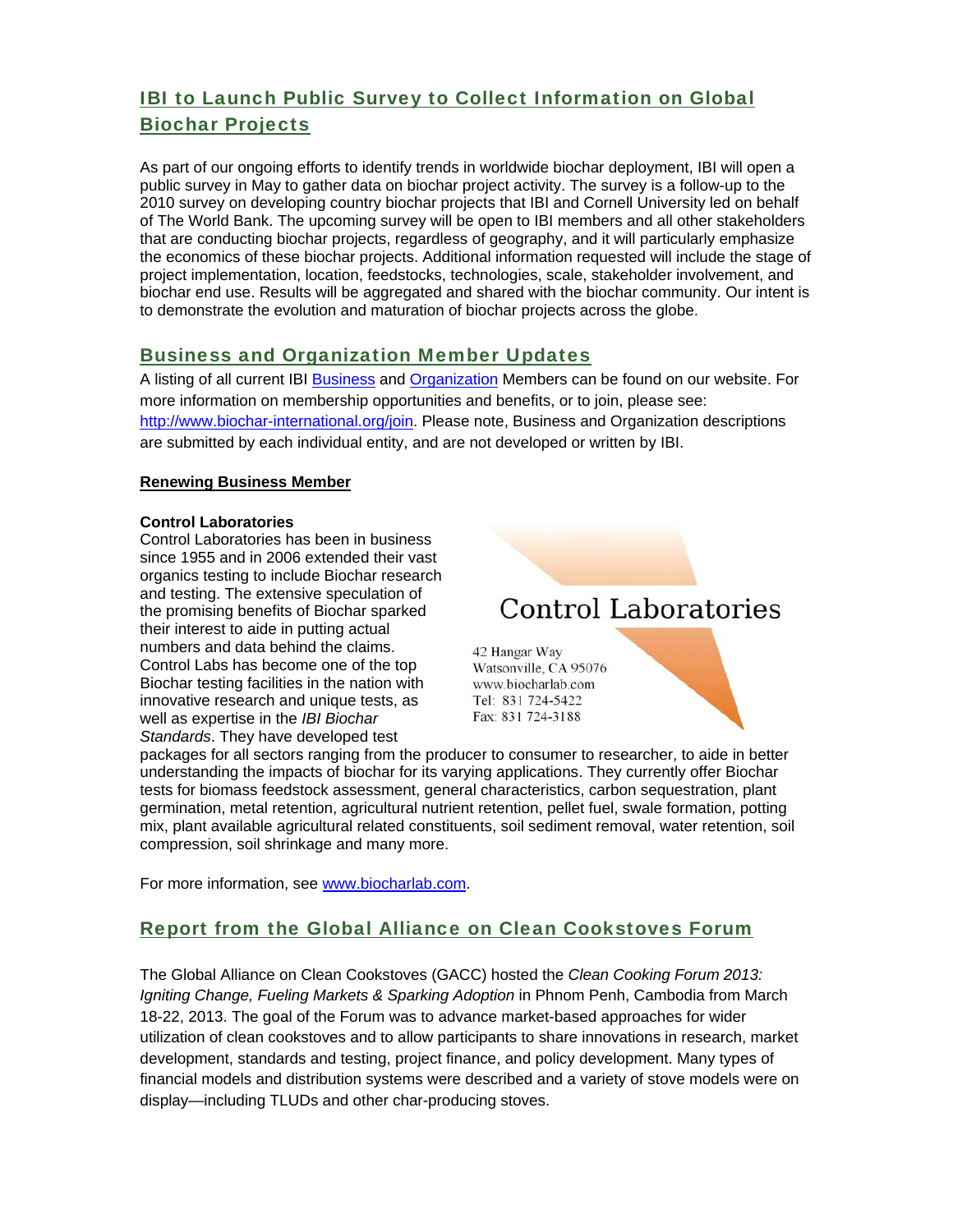IBI Advisory Committee member Dr. Ron Larson attended the Forum. While no sessions were specifically devoted to char-making stoves, there were approximately three dozen attendees (mainly from developing countries) who are actively involved in char-making stoves and biochar. This group of participants held discussions and worked to further spread information on biochar at the event. The one afternoon devoted to demonstrating stoves had about a dozen demonstrating their char-making stoves. Dr. Larson found that those active in char-making stoves and biochar benefited a great deal from numerous sessions on country plans, financing, carbon credits, testing, etc.

More information on the Forum and follow-up documentation can be found at: http://www.cleancooking2013.org/ (the agenda and biographies of all speakers can now be found at the link using the terms "agenda" and "speakers").

## Biochar Briefs: News Roundup for April

We update the website daily with new articles on biochar. For more information, please see: http://www.biochar-international.org/newsbriefs.

#### **Australia**

A group of biochar experts highlighted the need for the Australian Federal Government to invest in the commercialization of biochar plants. The panel included experts such as Professor Stephen Joseph, physicist Dr. Paul Taylor and biochar company owner Russell Burnett. (link to: http://www.abc.net.au/rural/tas/content/2013/04/s3742894.htm).

#### **Canada**

The recently launched Canadian Biochar Consortium (CBC) is a non-profit organization consisting of leading biochar experts and professionals in Canada. The group is planning largescale biochar field trials across the country to test various biochar products for their effectiveness in real-world "field-scale" trials. (link to:

http://www.canadianbiomassmagazine.ca/content/view/4081/57).

#### **Germany**

Professor Bruno Glaser is working with graduate student Daniel Fischer on Terra Preta field trials in the area of the Upper Franconian Bezirkslehrguts in Bayreuth, Germany. They harvested the Terra Preta-amended experimental plots for the second time in the summer of 2012 and found that crop yields can be increased in poor soils that have been amended with Terra Preta—with the amount of carbon in the Terra Preta as a key indicator of increased yield. (link to: http://www.br.de/fernsehen/bayerisches-fernsehen/sendungen/unser-land/themenrubriken/landwirtschaft-und-forst/terra-preta-forschung-100.html).

#### **The Philippines**

The Philippine Biochar Association (PBiA) is backing government initiatives to attain rice sufficiency, achieve food security, and mitigate the adverse impacts of climate change. The PBiA expressed its support during the recent first national conference on biochar initiatives in the Philippines. (link to: http://www.businessmirror.com.ph/index.php/business/agricommodities/12216-pro-biochar-group-supports-government-s-efforts-to-achieve-sufficiency-inrice).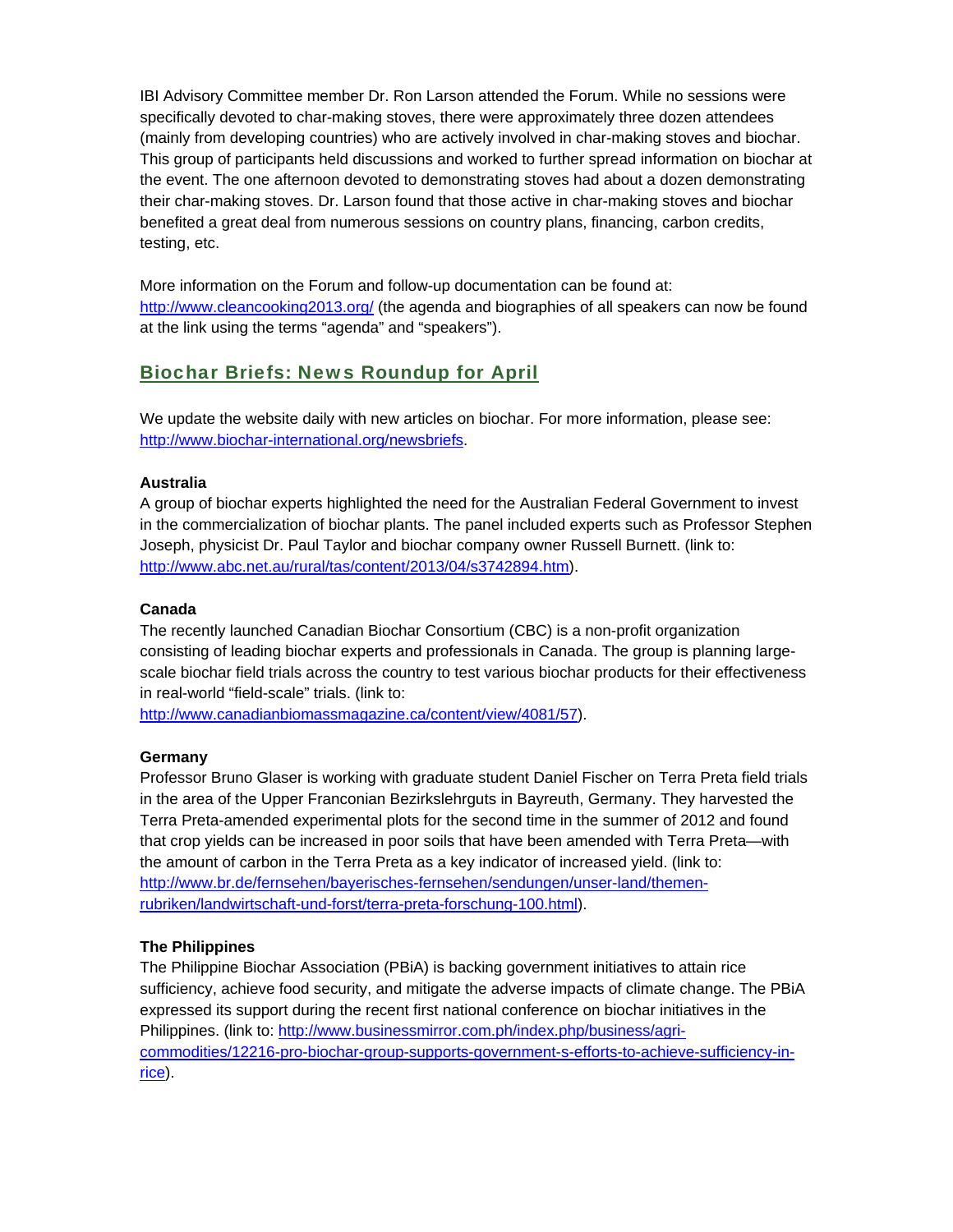#### **United Kingdom**

A new study by Sean Case, a PhD student at the Natural Environment Research Council (NERC) Centre for Ecology & Hydrology (CEH), finds that adding charcoal to land used to grow bioenergy crops can cut soil greenhouse-gas emissions by around a third. "We've shown that adding biochar suppresses  $CO<sub>2</sub>$  emissions very significantly over several years," says Case. (link to: http://planetearth.nerc.ac.uk/news/story.aspx?id=1418&cookieConsent=A).

Jez Taylor is the head gardener at Daylesford Organic who is pioneering the use of biochar in the United Kingdom. He manages 20 acres and six poly-tunnels of crops that supply Daylesford's farm shops. Mr. Taylor tried a mix of coir and biochar and found that the water-holding action of the biochar improved his results dramatically and is using it in his potting mixes. (link to: http://www.telegraph.co.uk/gardening/gardeningequipment/9970889/Biochar-a-slow-burnsuccess.html).

#### **United States**

Karen Ribeiro, a principle at Inner Fortune, argues that we need a larger market to encourage investors to capitalize on larger biochar production capacity to help biochar play a greater role in agricultural and climate solutions. Ms. Ribeiro notes that biochar studies and field trials can encourage policymakers to draft new guidance and move the market forward. (link to: http://www.csrwire.com/blog/posts/820-climate-solutions-biochar-goes-commercial-but-struggleswithout-impact-investment).

A team of Colorado State University (CSU) agricultural and environmental scientists is looking to find best management practices in crop production which could help conserve water in drought conditions by creating an online tool for farmers to calculate water savings gained from different strategies. The research project is supported with a grant from the U.S. Department of Agriculture Adaptation to Drought Conservation Innovation Grant and Colorado-based company Biochar Solutions is a project partner. (link to: http://www.waterworld.com/news/2013/04/12/csu-researchis-examining-water-savings-from-different-farming-strategies-during-drought.html).

# Opportunities in Biochar

- Submit an abstract for New Zealand Biochar 2013: **due April 30**. For more information: http://www.biochar-international.org/node/3746.
- Submit an Abstract to the 10th Meeting of the Grupo Brasileiro da Sociedade Internacional de Substâncias Húmicas (IHSS): **due May 20**. For more information: http://www.biochar-international.org/node/4049.
- Submit an Abstract to the Biochar Symposium at SETAC North America 34th Annual Meeting: **due May 28**. For more information: http://www.biochar-international.org/node/4095.
- The Academia Journal of Agricultural Research has a call for papers. For more information: http://www.biochar-international.org/node/3988.
- Submit an Expression of Interest for the Second International Biochar Training Course at Nanjing Agricultural University (NJAU), planned for October, 2013. For more information: http://www.biochar-international.org/node/3845.

New job postings at: http://www.biochar-international.org/network/jobs.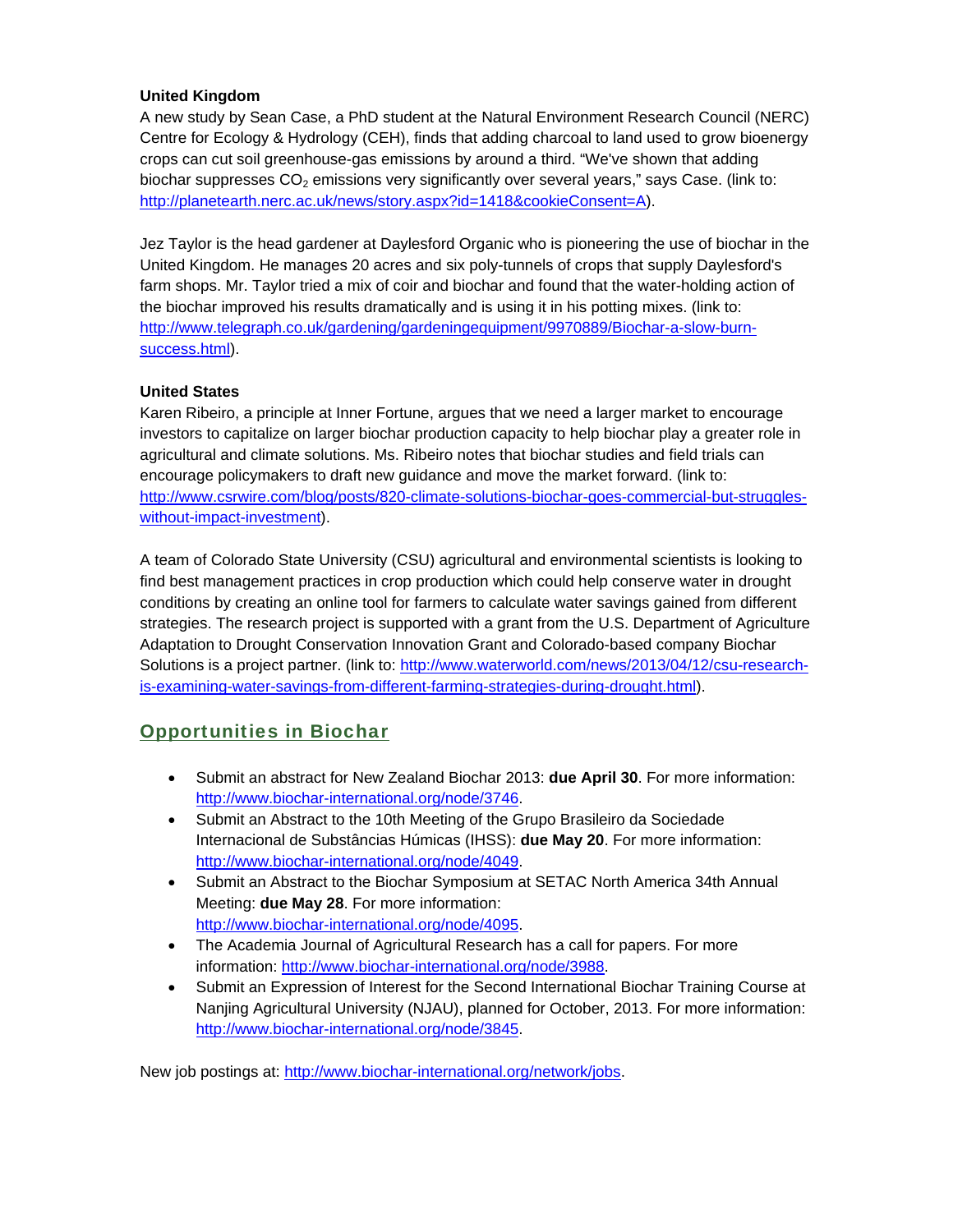# Upcoming Calendar Events

- April 29 30: Novel Tree Crops Healing the People, Healing the Land, Healing the Water Te Whangi Trust. Location: New Zealand. For more information: http://www.biochar-international.org/node/4088.
- May 4: The Biology of Biochar. Location: Kunghur, Australia. For more information: http://www.biochar-international.org/node/4038.
- May 4: Eco Rendezvous Biomass and Wind. Location: Ontario, Canada. For more information: http://www.biochar-international.org/node/4070.
- May 5 8: Biochar: Waste to Wealth; a Special Session on Biochar. Location: Hong Kong. For more information: http://www.biochar-international.org/node/3822.
- May 13 14: WATER, FORESTS, AND PEOPLE: Innovations for a Sustainable Water Future. Location: Beijing, China. For more information: http://www.biochar-international.org/node/3803.
- May 20 22: Biochar Session at Biomass Asia 2013. Location: Kuala Lumpur, Malaysia. For more information: http://www.biochar-international.org/node/3929.
- June 3 7: 21st European Biomass Conference and Exhibition. Location: Copenhagen, Denmark. For more information: http://www.biochar-international.org/node/3778.
- June 14: Midwest Biochar Conference. Location: Champaign, IL, US. For more information: http://www.biochar-international.org/node/3897.
- June 21 22: British Biochar 2013: Sustainable use and production of biochar in the UK. Location: University of Oxford, UK. For more information: http://www.biochar-international.org/node/3901.
- July 4 5: New Zealand Biochar 2013. Location: Palmerston North, New Zealand. For more information: http://www.biochar-international.org/node/3746

See the IBI Calendar page for more events. To add an event to the calendar, send the information to info@biochar-international.org.

# Regional Biochar Group Updates

To read more on the 52 regional and national biochar groups, please see IBI's website (link to: http://www.biochar-international.org/network/communities). This month includes updates from the Biochar Association of Indonesia, the South East Asia Biochar Interest Group, and the Sonoma Biochar Initiative (United States).

### **Biochar Association of Indonesia (ABI)**

The ABI recently elected a board of directors based on meetings from February 2013. For more information on these individuals, please see: http://www.biochar-international.org/regional/Indonesia.

#### **The South East Asia Biochar Interest Group**

Groups in the region are working on developing more advanced toilet composting systems, utilizing dry Terra Preta sanitation systems. More information on these systems can be seen at: http://www.sswm.info/category/implementation-tools/water-use/hardware/toilet-systems/terrapreta-toilet.

#### **Sonoma Biochar Initiative (United States)**

The SBI recently hosted a 9-hour "train the trainer" session with 19 participants at Green String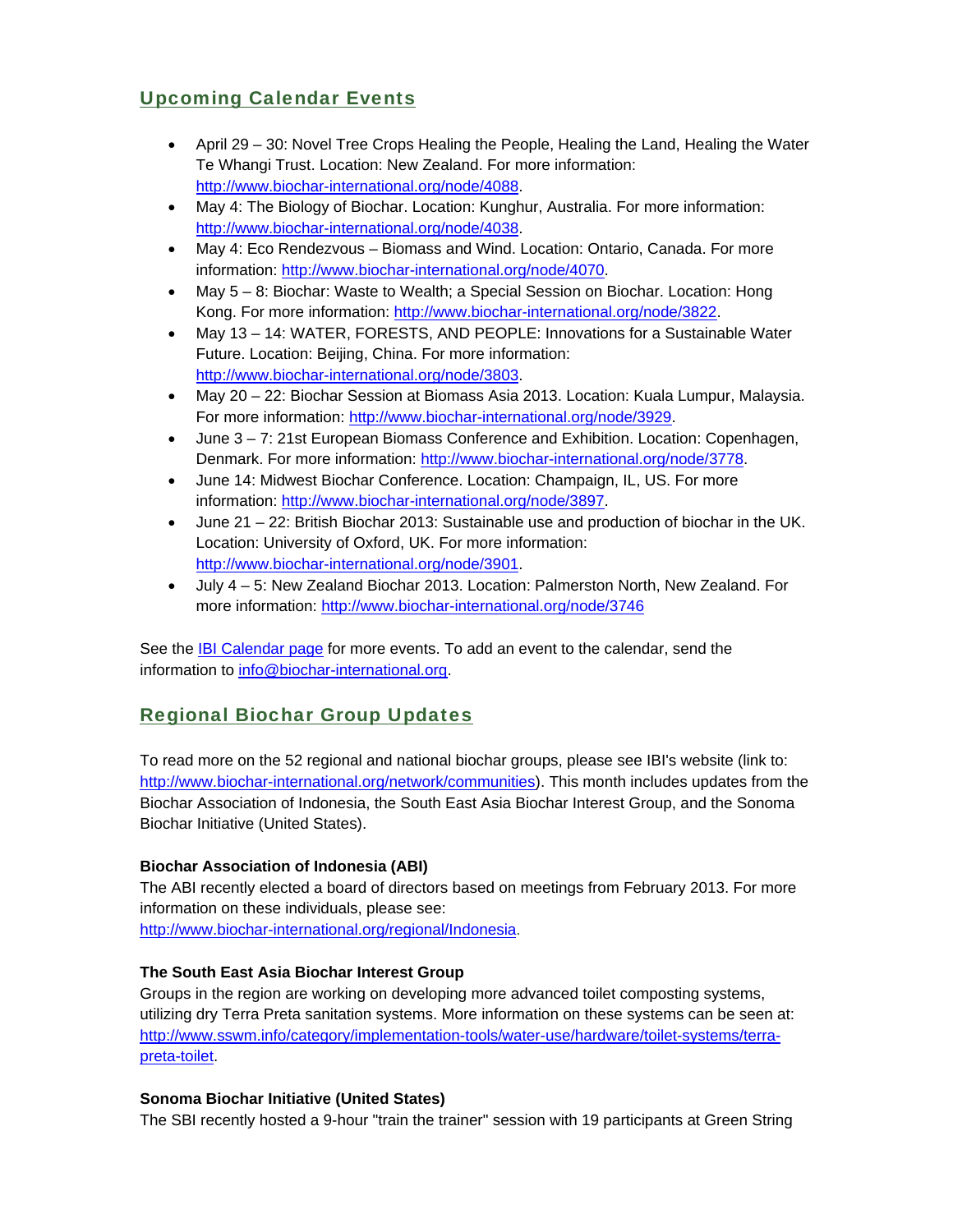Farm with expert Peter Hirst and made biochar in several burns of different scale biochar units and learned how to present this technology to an audience. They also conducted their first official public meeting at the Grange Hall, with 40 participants.

The organization recently began work under the new Citizen Science Project working with the public to create 200 biochar test plots and record the results (see: http://sonomabiocharinitiative.org/citscience). Biologist Becca Lawton is providing science support with a focus on photo surveys of control plots compared to biochar plots as well as technical data. They will also be working with school gardens to use and test biochar and have just submitted a proposal to the SF Estuary Foundation to fund more extensive Citizen Science research analysis.

SBI has redesigned and expanded their web site to better educate and serve their audience. The website will continue to be built out in coming months to showcase the ongoing results of the Citizen Science and incorporate a social media presence into outreach; for more information, please see: http://sonomabiocharinitiative.org/.

### Recently Published Biochar Research

IBI tracks all published research on biochar and includes it in our online bibliography. The following articles were added in the last month. Please visit the website bibliography for more information on any of these articles. Due to copyright, we cannot provide full copies of articles unless we have permission from the publisher. If you have published work that is not included, please email us.

Awad, Y. M.; E. Blagodatskaya; Y. S. Ok; Y. Kuzyakov (2013). Effects of polyacrylamide, biopolymer and biochar on the decomposition of 14C-labelled maize residues and on their stabilization in soil aggregates. European Journal of Soil Science.

Azizi, Nor; Young Kwang Kim; Jin Miyawaki; Isao Mochida; Seong Ho Yoon (2013). Catalytic Combustion of Waste Palm Trunk Derived Biochar and Biomass. Applied Mechanics and Materials (Volume 315).

Bargmann, I.; M. C. Rillig; W. Buss; A. Kruse; M. Kuecke (2013). Hydrochar and Biochar Effects on Germination of Spring Barley. Journal of Agronomy and Crop Science.

Beesley, Luke; Marta Marmiroli; Luca Pagano; Veronica Pigoni; Guido Fellet; Teresa Fresno; Teofilo Vamerali; Marianna Bandiera; Nelson Marmiroli (2013). Biochar addition to an arsenic contaminated soil increases arsenic concentrations in the pore water but reduces uptake to tomato plants (Solanum lycopersicum L.). Science of The Total Environment. Volumes 454–455, Pages 598–603.

Belcher, Claire M. Ondrej Masek (2013). Chapter 16. Biochar and Carbon Sequestration. Fire Phenomena and the Earth System: An Interdisciplinary Guide to Fire Science.

Clough, Tim J.; Leo M. Condron; Claudia Kammann; and Christoph Müller (2013). A Review of Biochar and Soil Nitrogen Dynamics. Agronomy, 3, 275-293.

Collins, Harold P; Jason Streubel; Ashok Alva; Lyndon Porter and Bernardo Chaves (2013). Phosphorus Uptake by Potato from Biochar Amended with Anaerobic Digested Dairy Manure Effluent. Agronomy Journal.

Cornelissen, Gerard; Vegard Martinsen; Victor Shitumbanuma; Vanja Alling; Gijs D. Breedveld; David W. Rutherford; Magnus Sparrevik; Sarah E. Hale; Alfred Obia; Jan Mulder (2013). Biochar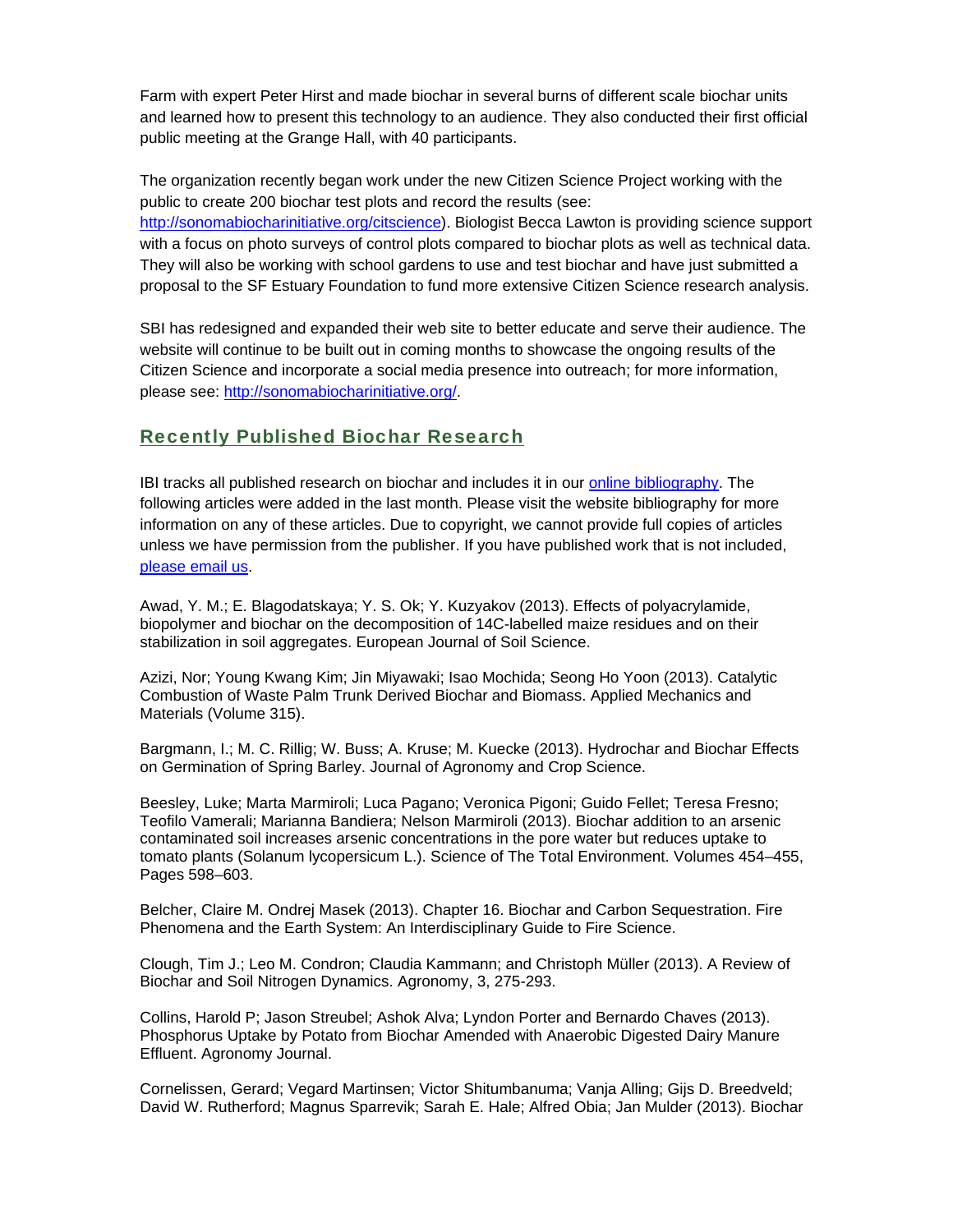Effect on Maize Yield and Soil Characteristics in Five Conservation Farming Sites in Zambia. Agronomy 256-274; www.mdpi.com/journal/agronomy.

Devereux, Rachel C.; Craig J. Sturrock; and Sacha J. Mooney (2013). The effects of biochar on soil physical properties and winter wheat growth. Earth and Environmental Science Transactions of the Royal Society of Edinburgh.

Diez, M. Cristina; Marcela Levio; Olga Rubilar; Felipe Gallardo (2013). Biochar as Partial Replacement of Peat in a Biomixture Formulated with 3 Types of Soils to Degrade Pesticides. III Symposium on Agricultural and Agro-Industrial Waste Management; http://www.sbera.org.br/3sigera/obras/ag\_tec\_02\_MCristinaDiez.pdf.

Ekebafe, M.O.; Ekebafe, L.O.; Maliki, M. (2013). Utilisation of biochar and superabsorbent polymers for soil amendment. Science Progress, Volume 96, Number 1, pp. 85-94(10).

Hammond, Jim; Simon Shackley; Miranda Prendergast-Miller; Jason Cook; Sarah Buckingham & Valentini A Pappa (2013). Biochar field testing in the UK: outcomes and implications for use. Carbon Management. Vol. 4, No. 2, Pages 159-170.

Heiskanen, J.; P. Tammeorg; R.K. Dumroese (2013). Growth of Norway spruce seedlings after transplanting into silty soil amended with biochar: a bioassay in a growth chamber. Journal of Forest Science. 59, (3): 125–129; http://www.agriculturejournals.cz/publicFiles/87793.pdf.

Hina, Kiran (2013). Application of Biochar Technologies to Wastewater Treatment. PhD in Soil Science, Massey University; http://muir.massey.ac.nz/bitstream/handle/10179/4288/02\_whole.pdf?sequence=1.

Jaffé, Rudolf; Yan Ding; Jutta Niggemann; Anssi V. Vähätalo; Aron Stubbins; Robert G. M. Spencer; John Campbell; Thorsten Dittmar (2013). Global Charcoal Mobilization from Soils via Dissolution and Riverine Transport to the Oceans. Science. Vol. 340 no. 6130 pp. 345-347.

Jeffery, Simon; Frank G.A. Verheijen; Ana Catarina Bastos; Marijn Van Der Velde (2013). A comment on 'Biochar and its effects on plant productivity and nutrient cycling: a meta-analysis': on the importance of accurate reporting in supporting a fast-moving research field with policy implications. GCB Bioenergy.

Joshi, Ekta; Manoj Kumar; Priyanka Gautam; B. Lal; Aanandi Lal Jat (2013). Biochar - The Future of Agriculture. Popular Kheti. Volume -1, Issue-1; http://www.popularkheti.com/web\_documents/pk-119.pdf.

Kalyan, Yakkala; Yu Mok-Ryun; Yang Jae-Kyu; Chang Yoon-Young (2013). Adsorption of TNT and RDX Contaminants by Ambrosia trifida L. var. trifida Derived Biochar. Research Journal of Chemistry and Environment Vol. 17; http://www.chemenviron.net/chemistry\_back\_issue/chem\_2013\_4/10.pdf.

Kim, Woong-Ki; Taeyong Shim; Yong-Seong Kim; Seunghun Hyun; Changkook Ryu; Yong-Kwon Park; Jinho Jung (2013). Characterization of cadmium removal from aqueous solution by biochar produced from a giant Miscanthus at different pyrolytic temperatures. Bioresource Technology.

Kumar, Sandeep; Reginald Ebhin Masto; Lal C. Ram; Pinaki Sarkar; Joshy George; Vetrival A. Selvi (2013). Biochar preparation from Parthenium hysterophorus and its potential use in soil application. Ecological Engineering. Volume 55, Pages 67–72.

Licht, J., McLaughlin, H., Burns, C., Eisen-Cuadra, A. and Morzuch, E. (2013). A report from the University of Massachusetts School for the Environment Model Roofs Program. Synopses of Biochar and Potting Media Research. http://www.botanicalsnursery.com/biochpotsoil.pdf.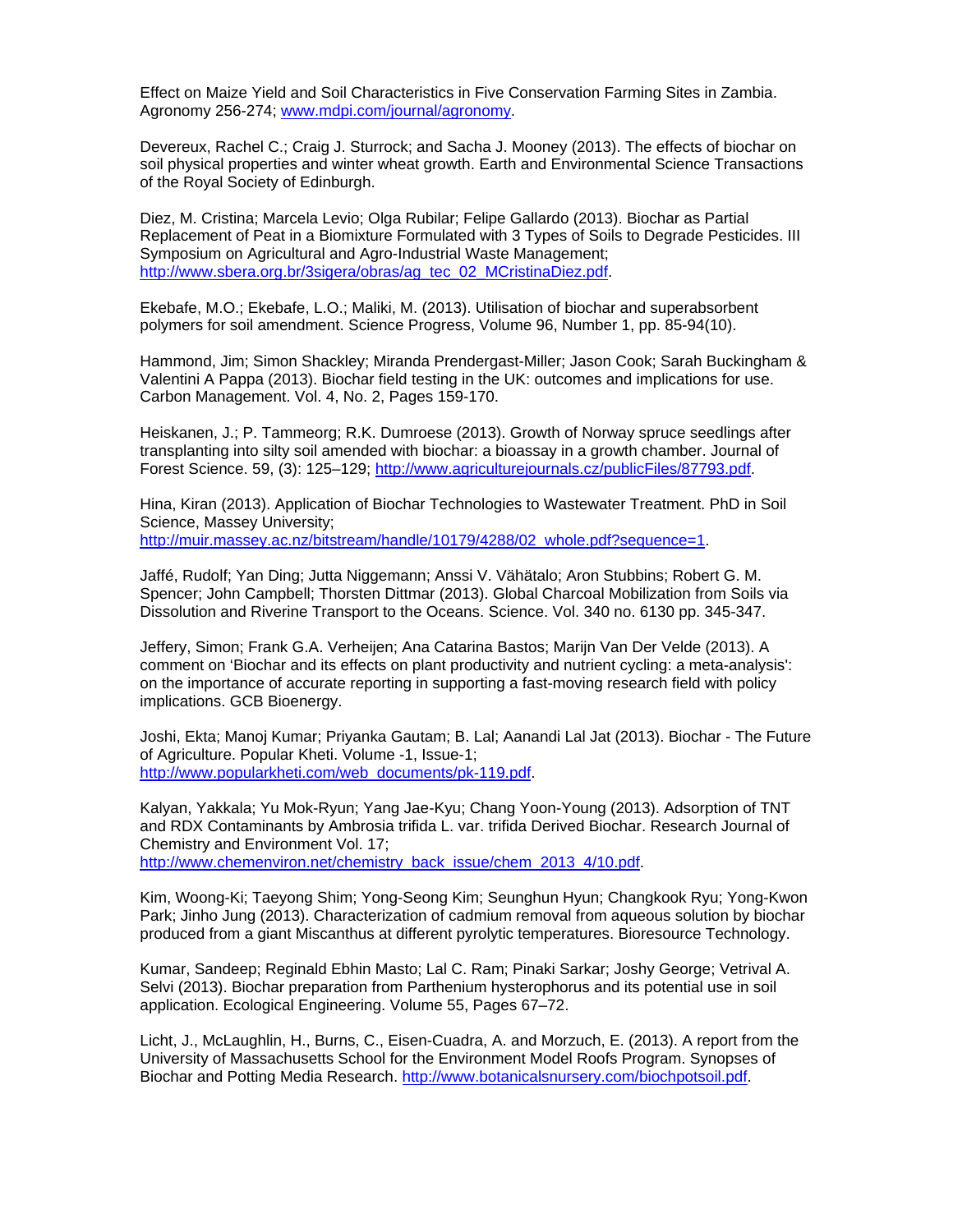Méndez, A.; M. Terradillos; G. Gascó (2013). Physicochemical And Agronomic Properties Of Biochar From Sewage Sludge Pyrolysed At Different Temperatures. Journal of Analytical and Applied Pyrolysis.

Morales, M. M.; N. Comerford; I. A. Guerrini; N. P. S. Falcão; J. B. Reeves (2013). Sorption and desorption of phosphate on biochar and biochar–soil mixtures. Soil Use and Management.

Mukherjee, Atanu and Rattan Lal (2013). Biochar Impacts on Soil Physical Properties and Greenhouse Gas Emissions. Agronomy, 3.

Mukome, Fungai N.D.; Johan Six; Sanjai J. Parikh (2013). The effects of walnut shell and wood feedstock biochar amendments on greenhouse gas emissions from a fertile soil. Geoderma. Volumes 200–201, Pages 90–98.

Ogbonnaya, Uchenna and Kirk T. Semple (2013). Impact of Biochar on Organic Contaminants in Soil: A Tool for Mitigating Risk? Agronomy, 3, 349-375; www.mdpi.com/journal/agronomy.

Sahiner, Nurettin; Necdet Karakoyun; Duygu Alpaslan; & Nahit Aktas (2013). Biochar-Embedded Soft Hydrogel and Their Use in Ag Nanoparticle Preparation and Reduction of 4-Nitro Phenol. International Journal of Polymeric Materials and Polymeric Biomaterials

Sneath, Helen E.; Tony R. Hutchings; Frans A.A.M. de Leij (2013). Assessment of biochar and iron filing amendments for the remediation of a metal, arsenic and phenanthrene co-contaminated spoil. Environmental Pollution. Volume 178, Pages 361–366.

Som, A. Md; Z. Wang; A. Al-Tabba (2013). Palm frond biochar production and characterization. Earth and Environmental Science Transactions of the Royal Society of Edinburgh.

Song, Yang; Fang Wang; Fredrick Orori Kengara; Xinglun Yang; Chenggang Gu; and Xin Jiang (2013). Immobilization of Chlorobenzenes in Soil Using Wheat Straw Biochar. J. Agric. Food Chem.

Stanger, Rohan; Terry Wall; John Lucas; Merrick Mahoney (2013). Dynamic Elemental Thermal Analysis (DETA) – A characterisation technique for the production of biochar and bio-oil from biomass resources. Fuel.

Vassilev, N; E Martos; G Mendes; V Martos; M Vassileva (2013). Biochar of animal origin: A sustainable solution to the global problem of high-grade rock phosphate scarcity? Journal of the Science of Food and Agriculture.

Ventura, Francesca; Fiorenzo Salvatorelli; Stefano Piana; Linda Pieri; and Paola Rossi Pisa (2013). The effects of biochar on the physical properties of bare soil. Earth and Environmental Science Transactions of the Royal Society of Edinburgh.

Webber, J. Beau W.; Patrick Corbett; Kirk T. Semple; Uchenna Ogbonnaya; Wayne S. Teele; Carrie A. Masiello; Quentin J. Fisher; John J Valenza II; Yi-Qiao Song; Qinhong Hu (2013). An NMR study of porous rock and biochar containing organic material. Microporous and Mesoporous Materials.

Yan, Qiangu; Caixia Wan; Jian Liu; Jinsen Gao; and Fei Yu (2013). Iron Nanoparticles in situ Encapsulated in Biochar-based Carbon as an Effective Catalyst for Conversion of Biomassderived Syngas to Liquid Hydrocarbons. Green Chem.

Yao, Ying; Bin Gao; Jianjun Chen; Ming Zhang; Mandu Inyang; Yuncong Li; Ashok Alva; Liuyan Yang (2013). Engineered carbon (biochar) prepared by direct pyrolysis of Mg-accumulated tomato tissues: characterization and phosphate removal potential. Bioresource Technology.